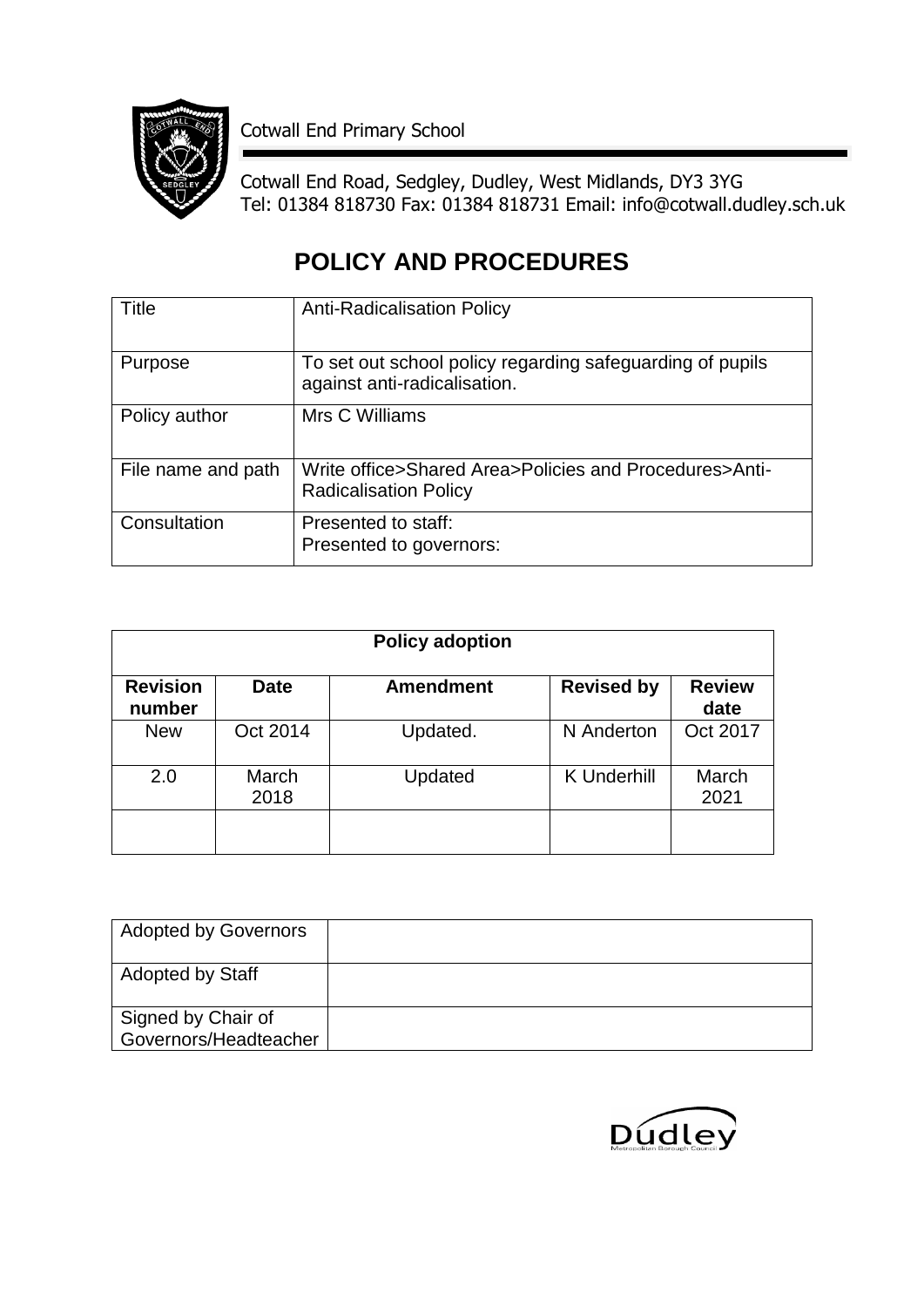## **COTWALL END PRIMARY SCHOOL ANTI-RADICALISATION POLICY STATEMENT**

Cotwall End Primary School is fully committed to safeguarding and promoting the welfare of all its pupils. As a school we recognise that safeguarding against radicalisation is no different from safeguarding against any other vulnerability*.* At Cotwall End Primary School all staff are expected to uphold and promote the fundamental principles of British values, including democracy, the rule of law, individual liberty and mutual respect, and tolerance of those with different faiths and beliefs.

### **LINKS TO OTHER POLICIES**

The Cotwall End Primary School Anti-Radicalisation policy statement links to the following policies:

- Child Protection and Safeguarding
- Public Sector Equality Duty information
- Anti-bullying policy
- Positive Behaviour policy

#### **AIMS AND PRINCIPLES**

The main aims of this policy statement are to ensure that staff are fully engaged in being vigilant about radicalisation; that they overcome professional disbelief that such issues will not happen here and ensure that we work alongside other professional bodies and agencies to ensure that our pupils are safe from harm.

The principle objectives are that:

- All governors, teachers, teaching assistants and non-teaching staff will have an understanding of what radicalisation and extremism are and why we need to be vigilant in school.
- All governors, teachers, teaching assistants and non-teaching staff will know what the school policy is on anti-radicalisation and extremism and will follow the policy when issues arise.
- All parents and pupils will know that the school has policies in place to keep pupils safe from harm and that the school regularly reviews its systems to ensure they are appropriate and effective.

#### **DEFINITIONS AND INDICATORS**

Radicalisation is defined as the act or process of making a person more radical or favouring of extreme or fundamental changes in political, economic or social conditions, institutions or habits of the mind.

Extremism is defined as the holding of extreme political or religious views.